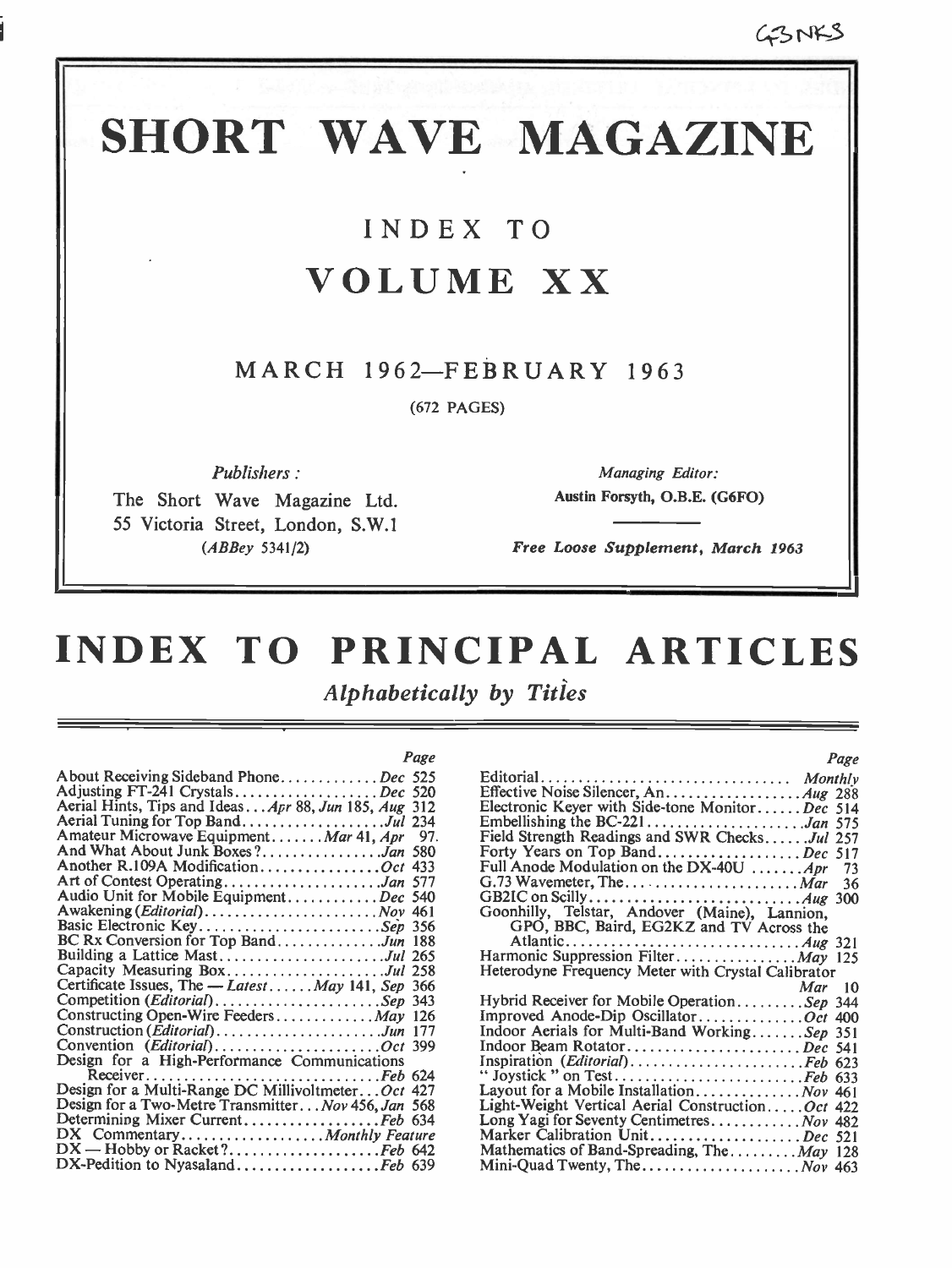#### INDEX TO PRINCIPAL ARTICLES, Alphabetically by Titles—continued

Page

| I UKC                                                   |              |
|---------------------------------------------------------|--------------|
| Miscellany — Comment Monthly, Jul to Feb                | Rece<br>Recc |
| Mobile ( <i>Editorial</i> )Jul 231                      | Regu         |
| Mobile Scene, The  Jun 200, Jul 240, Aug 295, Sep 354,  | Repa         |
| <i>Oct</i> 423                                          | Retra        |
| Modern Receiver for the Amateur Bands. Jun 178, Jul 235 |              |
| Modifying the ARB ReceiverJun 209                       | <b>RTT</b>   |
| Modifying the G3BST RTTY ConverterNov 469               | Scou         |
| Month with The Clubs, The  Monthly Feature              | <b>Seen</b>  |
| Multi-Band Radiating SystemJan 594                      | Sever        |
| New QTH's Monthly Feature                               | Singl        |
|                                                         | <b>Some</b>  |
| Note on Coil ConstructionFeb 637                        | SSB          |
| Note on RadiometeorologyJan 574                         | Stabi        |
|                                                         | Stack        |
| On the Isle of Man with $GD6UW$ May 154                 | "SW          |
| Other Man's Station, The Mar 45, May 157, Jun 211,      | Teles        |
| Jul 269, Aug 326, Oct 436, Nov 489, Jan 596             | Tran         |
| Outdoors ( <i>Editorial</i> ) <i>Apr</i> 63             | Tran         |
| Output Stage Noise LimiterSep 378                       | Tran         |
|                                                         | Tran         |
|                                                         | Tran         |
| Power Pack for QROFeb 640                               | Two-         |
| Precision Paddle for Electronic KeyersOct 409           | Two-         |
| Pre-Selection on Twenty MetresJul 245                   | Unit         |
| QRP Transistor Transmitter for Mobile Mar 19            | VHF          |
| Radiating Systems for Confined SpacesOct 407            | Volta        |
|                                                         | With         |
|                                                         |              |

Oct 423 **Retractable Beam Support for Single-Hand Hoist** Page Receiver Calibration Unit May 142<br>Records (*Editorial*) May 142 Records (*Editorial*) Regulated Transistor DC Supply Oct 403 Repair of Moving-Coil Meters .............. Mar 29 May 122 RTTY Topics Alternate Months Scout Jamboree, October 1962...................*Dec* 549 Seen At The Show - Review Nov 466 Seventeenth MCC, The - Report Jan 581 Single -Stage Multi -Band Transmitter Feb 631 Some Two -Metre Front Ends May 120 SSB Trends May 131 Stabilised Low -Voltage DC Supply Apr <sup>70</sup> Stack Array for 70 Centimetres...............Feb 650<br>"SWL"— Listener Feature..........Alternate Months Telescopic Aerial Mast Mast May 122<br>Transistor Converter for Two Metres May 122 Transistor Superhet for Top Band .............. Oct 426 Transistorised Mobile Transmitter . . . . . . . . . . . . *Mar* 17<br>Transistorised Spectrum Generator . . . . . . . . . . . . . *Feb* 635 Transmitter Circuit Improvements............Oct 404<br>Two-Metre Sideband with the K.W. Viceroy....Jul 232 Two -Metre Transmitter Circuits Apr 64 Unit for AM/SSB Voice Control Jan 595 VHF Bands Monthly Feature Voltage Regulated Power Supply May 124 With GM3IUB/P Through Nine Counties ...... Dec 522

# PRINCIPAL ARTICLES-BY ISSUES MONTHLY

Features DX Commentary, Editorial, Month with the Clubs, New QTH's and VHF Bands appear every month

MARCH, 1962

Amateur Microwave Equipment, Part II G.73 Wavemeter, The Heterodyne Frequency Meter with Crystal Calibrator QRP Transistor Transmitter for Mobile Repair of Moving-Coil Meters, The<br>"SWL "— Listener Feature Transistorised Mobile Transmitter

#### APRIL, 1962

Aerial Hints, Tips and Ideas Amateur Microwave Equipment, Part III Full Anode Modulation on the DX-40U Pocket Fault Finder RTTY Topics Stabilised Low -Voltage DC Supply Two -Metre Transmitter Circuits

#### MAY, 1962

Constructing Open -Wire Feeders Harmonic Suppression Filter Mathematics of Band -Spreading, The Noise-Limiter for the SX-28 On the Isle of Man with GD6UW Receiver Calibration Unit Retractable Beam Support for Single -Handed Hoist Some Two -Metre Front Ends SSB Trends " SWL "-Listener Feature Telescopic Aerial Mast

JUNE, 1962 (Out of Print)

Aerial Hints, Tips and Ideas<br>BC Rx Conversion for Top Band Modern Receiver for the Amateur Bands, Part I Modifying the ARB Receiver RTTY Topics

#### JULY, 1962

Aerial Tuning for Top Band Building a Lattice Mast Capacity Measuring Box Field Strength Readings and SWR Checks Modern Receiver for the Amateur Bands, Part II Pre -Selection on Twenty Metres Two-Metre Sideband with the K.W. " Viceroy "

AUGUST, 1962 Aerial Hints, Tips and Ideas Effective Noise -Silencer, An

- - GB2IC on Scilly Goonhilly, Telstar, Andover (Maine), Lannion, GPO, BBC, Baird, EG2KZ and TV Across the Atlantic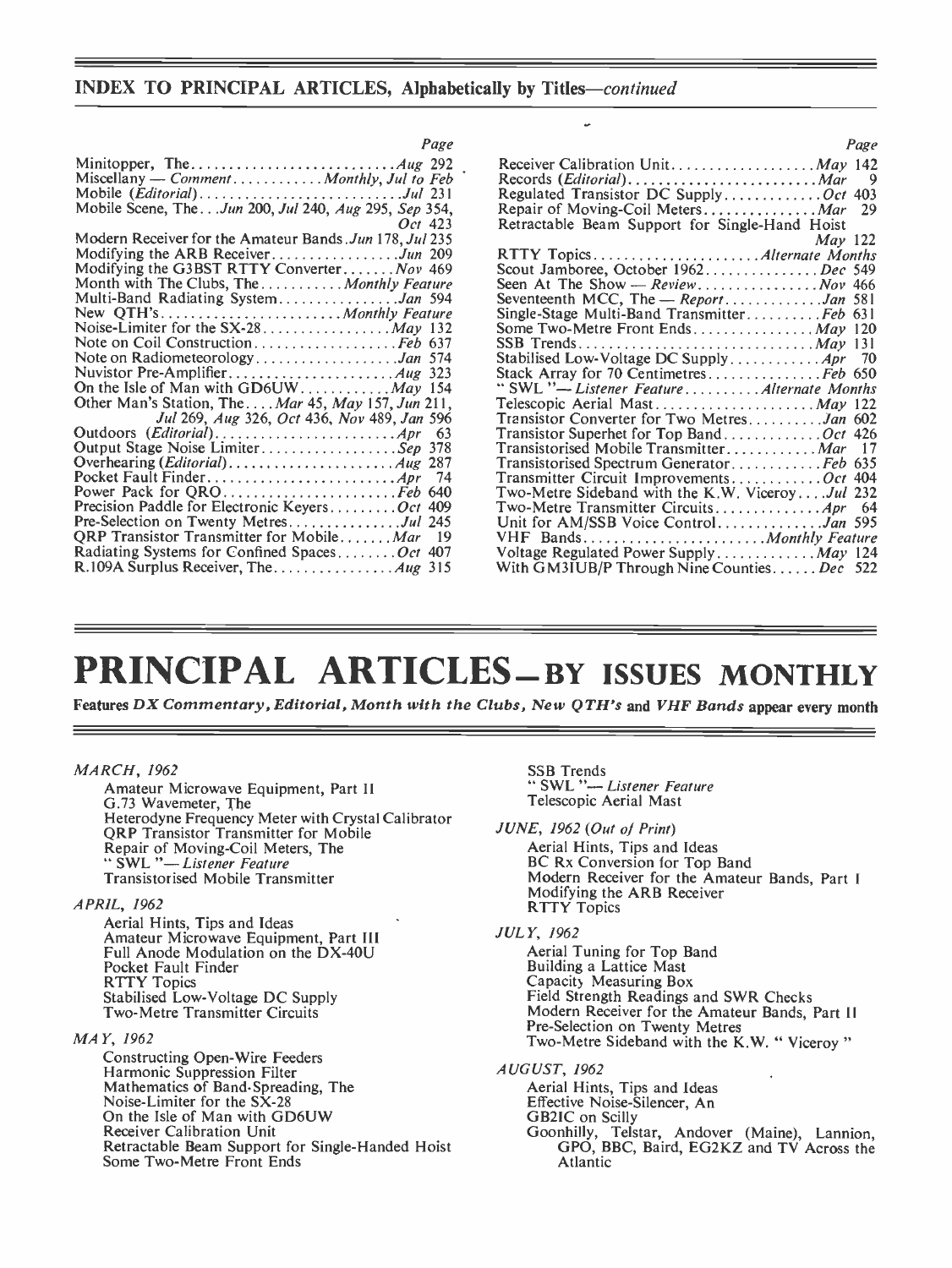## PRINCIPAL ARTICLES - By Issues Monthly-continued

Minitopper, The Nuvistor Pre -Amplifier R.109A Surplus Receiver, The RTTY Topics

#### SEPTEMBER, 1962

Basic Electronic Key Hybrid Receiver for Mobile Operation<br>Indoor Aerials for Multi-Band Working<br>Output Stage Noise Limiter<br>'' SWL ''—*Listener Feature* 

#### OCTOBER, 1962

Another R.109A Modification Design for Multi-Range DC Millivoltmeter Improved Anode -Dip Oscillator Light -Weight Vertical Aerial Construction Precision Paddle for Electronic Keyers Radiating Systems for Confined Spaces<br>Regulated Transistor DC Supply<br>RTTY Topics<br>Transistor Superhet for Top Band<br>Transmitter Circuit Improvements

#### NOVEMBER, 1962 (Out of Print)

Design for a Two-Metre Transmitter, Part I<br>Layout for a Mobile Installation<br>Long Yagi for 70 Centimetres Mini-Quad Twenty, The<br>Modifying the G3BST RTTY Converter Modifying the G3BST RTTY Converter<br>Seen At The Show — *Exhibition Review*<br>'' SWL ''— *Listener Feature*  DECEMBER, 1962

About Receiving Sideband Phone Adjusting FT -241 Crystals Audio Unit for Mobile Equipment Electronic Keyer with Sidetone Monitor Forty Years on Top Band Indoor Beam Rotator Marker Calibration Unit RTTY Topics With GM3IUB/P Through Nine Counties

#### JANUARY, 1963

Art of Contest Operating Design for a Two-Metre Transmitter, Part II Embellishing the BC -221 Multi-Band Radiating System<br>Note on Radiometeorology Seventeenth MCC, The - Report and Results " SWL "- Listener Feature Transistor Converter for Two Metres Unit for AM/SSB Voice Control

FEBRUARY, 1963

Design for a High -Performance Communications Receiver Determining Mixer Current DX-Pedition to Nyasaland Note on Coil Construction Power Pack for QRO RTTY Topics Single-Stage Multi-Band Transmitter<br>Stack Array for 70 Centimetres Transistorised Spectrum Generator

Copies of any Issue (except June, November) 3s. each. Set of ten, less June and November, March 1962 to February 1963, price 30s. post free.

# INDEX TO CONTRIBUTORS

### $\mathbf A$

# Page

| ARUNDEL, J. (G3HCX)                                       | BR A       |
|-----------------------------------------------------------|------------|
| AUTON, G. (G3IHI)<br>Improved Anode-Dip OscillatorOct 400 | <b>BRF</b> |
| В                                                         | BR C       |
| BALLINGER, J. (G3NAJ)                                     | <b>BUN</b> |
| BEALES, D. A. (G3MWO)<br>Adjusting FT-241 CrystalsDec 520 |            |
| BEAN, D. J.<br>Indoor Beam RotatorDec 541                 | C<br>CHI   |
| BEATTIE, D. F. (G3OZF)                                    | CLII       |
| BELL, J. (G3JON)<br>Another R.109A ModificationOct 433    |            |

| Page                                               |  |
|----------------------------------------------------|--|
| BIRD, H. B. (G3OUQ)                                |  |
| Layout for a Mobile Installation Nov 461           |  |
| BRADFORD, W. C., A.M.Brit.I.R.E. (GM3DIO)          |  |
| Transistor Converter for Two MetresJan 602         |  |
| BRENNAN, W. M. (G3COE)                             |  |
| RTTY Topicsalternate months. Apr-Feb               |  |
| BROWN, W. H. (G3NOX)                               |  |
| Retractable Beam Support for Single-Handed         |  |
|                                                    |  |
| BUNDEY, D. A., Grad.I.E.E., Grad.Brit.I.R.E.       |  |
| (G3JOO)                                            |  |
| Light-Weight Vertical Aerial Construction. Oct 422 |  |
| C                                                  |  |
| CHICKEN, E. (G3BIK)                                |  |
| Stack Array for Seventy CentimetresFeb 650         |  |
| CLIFT, D. (G3BAK)                                  |  |
| Amateur Microwave Equipment. . Part II, Mar 41;    |  |
| Part III, Apr 97                                   |  |
|                                                    |  |

Back Number Copies, except June and November, available at 3s. each, post-free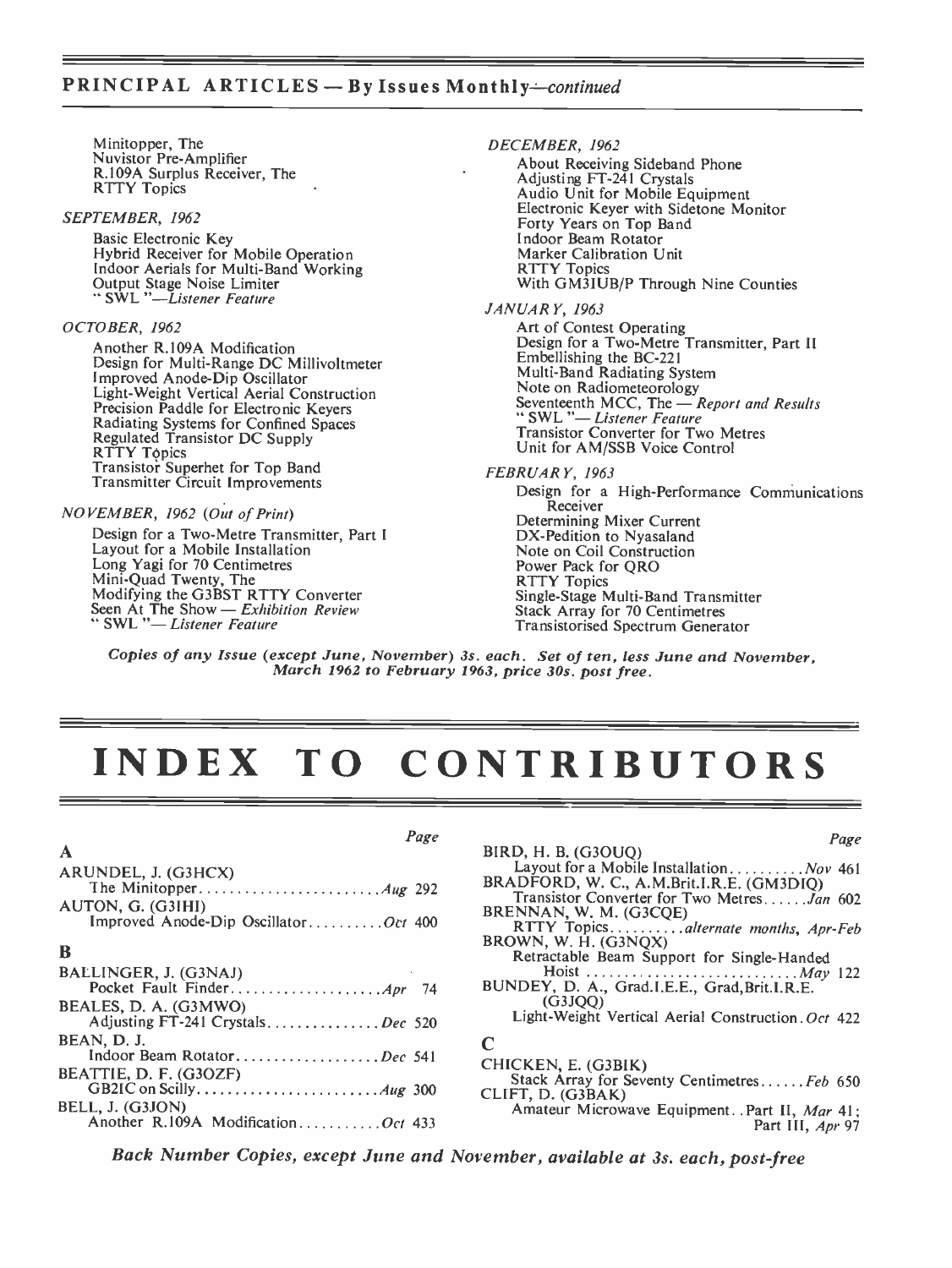# INDEX TO CONTRIBUTORS-continued

\_\_\_\_

| Page                                                             |            |
|------------------------------------------------------------------|------------|
| D                                                                | P          |
| DANCE, J. B., M.Sc.                                              | PAS        |
| Audio Unit for Mobile EquipmentDec 540<br>DAVENPORT, R. (G3IQI)  |            |
| Transistorised Spectrum GeneratorFeb 635<br>DEVON, A. J. (anon.) | PAV        |
|                                                                  |            |
| F                                                                | PRC        |
| FARRANCE, G. V. (G3KPT)                                          |            |
| Long Yagi for Seventy Centimetres Nov 482                        | R          |
| FARRAR, W. (G3ESP)                                               | RA)        |
| FIDLER, J. K. (G3OYP)                                            |            |
| Field Strength Readings and SWR Checks. Jul 257                  |            |
| FORSYTH, A. J. E., O.B.E. (G6FO) Editor:                         | <b>REA</b> |
| Editorials; unsigned Articles; Captions and                      |            |
| all Paragraph Items; Research; Styling,                          | <b>REY</b> |
| Layout and Presentation,                                         |            |
| G                                                                | <b>RIG</b> |
| GALLORO, R. M. (G3PAA)                                           | ROF        |
| QRP Transistor Transmitter for MobileMar<br>19                   |            |
| GEDDES, M. (ZE3JO/ZD6JO)                                         |            |
| DX-Pedition to NyasalandFeb 639                                  |            |
| GROGAN, J. (G3PJG/T)                                             | S          |
| Improved Anode-Dip OscillatorOct 400                             | SAN        |
| н                                                                |            |

| HAZELDEN, W. (G3KBE)                       | <b>SAN</b> |
|--------------------------------------------|------------|
| The Mini-Quad Twenty  Nov 463              |            |
| HEYS, J. D. (G3BDO)                        |            |
| Modern Receiver for the Amateur Bands      | <b>SAS</b> |
| Part I, Jun 178; Part II, Jul 235          |            |
| Single-Stage Multi-Band TransmitterFeb 631 | <b>SAX</b> |
| HONEYWOOD, E. R. (G3GKF)                   |            |
| About Receiving Sideband PhoneDec 525      | <b>SIM</b> |
| HOWLETT, B. J. P. (G3JAM)                  |            |
| Stabilised Low-Voltage DC Supply Apr 70    | <b>SPR</b> |
| J                                          |            |
|                                            | <b>STE</b> |
| JACKSON, I. (G3OHX)                        |            |
| Marker Calibration Unit  Dec 521           | <b>STO</b> |
| JAMES, W. (DL2XM/G6XM)                     |            |
| Belgian International Fox Hunt Aug 300     | SYK        |
| JANES, S. E. (G2FWA)                       |            |
| Determining Mixer Current $F_{ab}$ 634     |            |

# Determining Mixer Current . . . . . . . . . . . . . . . Feb 634<br>JONES, T. C. (G3OAD) T With GM3IUB/P Through Nine Counties. Dec 522 THC  $\mathcal{L}^{\text{max}}_{\text{max}}$  ,  $\mathcal{L}^{\text{max}}_{\text{max}}$

| M                                          |              |    |
|--------------------------------------------|--------------|----|
| MAHAN, J. (GM3OTF)                         |              |    |
| Full Anode Modulation on the DX-40UApr     | -73          |    |
| McDONALD, G. W. (G2OX)                     |              | V  |
| Power Pack for QROFeb 640                  |              | V) |
| The Repair of Moving-Coil MetersMar 29     |              |    |
| McELVENNEY, G. A. (G3LLV)                  |              | V( |
| Modifying the G3BST RTTY Converter Nov 469 |              |    |
| N                                          |              | W  |
| NORMAN, R. E. (G3NAI)                      |              |    |
|                                            | (cartoonist) | W  |
| O                                          |              |    |
|                                            |              | w  |

| OLD TIMER, The (anon.) |                                               |  |
|------------------------|-----------------------------------------------|--|
|                        | Aerial Hints, Tips and IdeasPart III, Apr 88; |  |

Part IV, *Jun* 185

### Page

| PASFIELD, D. E. (G5NH)<br>Design for a High-Performance Communications<br>Receiver Feb 624<br>PAWSON, E. (VQ5IB/G8AP)<br>Heterodyne Frequency Meter with Crystal<br>Calibrator  Mar 10<br>PROFAZE, L. E. (G3KAB) |
|------------------------------------------------------------------------------------------------------------------------------------------------------------------------------------------------------------------|
| Note on Coil ConstructionFeb 637                                                                                                                                                                                 |
| R                                                                                                                                                                                                                |
| RAYER, F. G., Assoc.Brit.I.R.E. (G3OGR)<br>Capacity Measuring BoxJul 258<br>Radiating System for Confined SpacesOct 407<br>READ, N. E. (G6US)                                                                    |
| Building A Lattice MastJul 265                                                                                                                                                                                   |

| REYNOLDS, A. J. (G3NNK)               |      |
|---------------------------------------|------|
| Design for a Two-Metre Transmitter    |      |
| Part I, Nov 456; Part II Jan 568      |      |
| RIGNALL, M. W. (G3OYX)                |      |
| Transistorised Mobile Transmitter Mar | - 17 |
| ROE, J. N., M.I.R.E., F.R.S.A. (G2VV) |      |

Indoor Aerials for Multi-Band Working...Sep 351<br>Modifying the ARB Receiver............Jun 209

#### S

| SANDALL, B. M. (G3LGK)                         |
|------------------------------------------------|
| Electronic Keyer with Sidetone Monitor Dec 514 |
| Embellishing the BC-221Jan 575                 |
| SANDYS, M.A. (G3BGJ)                           |
| The Mathematics of Band-SpreadingMay 128       |
| Transmitter Circuit ImprovementsOct 404        |
| SASSON, G. T. (G3JZK)                          |
| An Effective Noise Silencer Aug 288            |
| SAXTON, J. A., D.Sc., Ph.D., M.I.E.E.          |
| Note on RadiometeorologyJan 574                |
| SIMPSON, J. D. (G3NJQ)                         |
| The R.109A Surplus Receiver. 4ug 315           |
| SPRATT, J. A. H., M.I.R.E. (G3KWG)             |
| Hybrid Receiver for Mobile OperationSep 344    |
| STEVERSON, W. R. (G3JEQ)                       |
| Telescopic Aerial Mast May 122                 |
| STOREY, G. E. (G3HTC)                          |
| Transistor Superhet for Top BandOct 426        |
| SYKES, I. (G3OYW)                              |
| On the Isle of Man with GD6UWMay 154           |
| Т                                              |

| THOMAS, L. H., M.B.E. (G6QB)   |  |
|--------------------------------|--|
| Basic Electronic KeySep 356    |  |
|                                |  |
| Forty Years on Top BandDec 517 |  |

### $\mathbf{V}$  and  $\mathbf{V}$  and  $\mathbf{V}$

| 640<br>-29 | VOLLER, G. C. (G3JUL)<br>Art of Contest Operating. Jan 577 |  |
|------------|------------------------------------------------------------|--|
| 469        | $VOX$ (anon.)                                              |  |

| WOODHOUSE, H. G., M.A. (G3MFW)                |  |
|-----------------------------------------------|--|
|                                               |  |
| WOOLLEY, S. (G8RO)                            |  |
| Precision Paddle for Electronic KeyersOct 409 |  |
| WORTHINGTON, J. (G3COI) (cartoonist)          |  |
| And What About Junk Boxes? Jan 580            |  |
|                                               |  |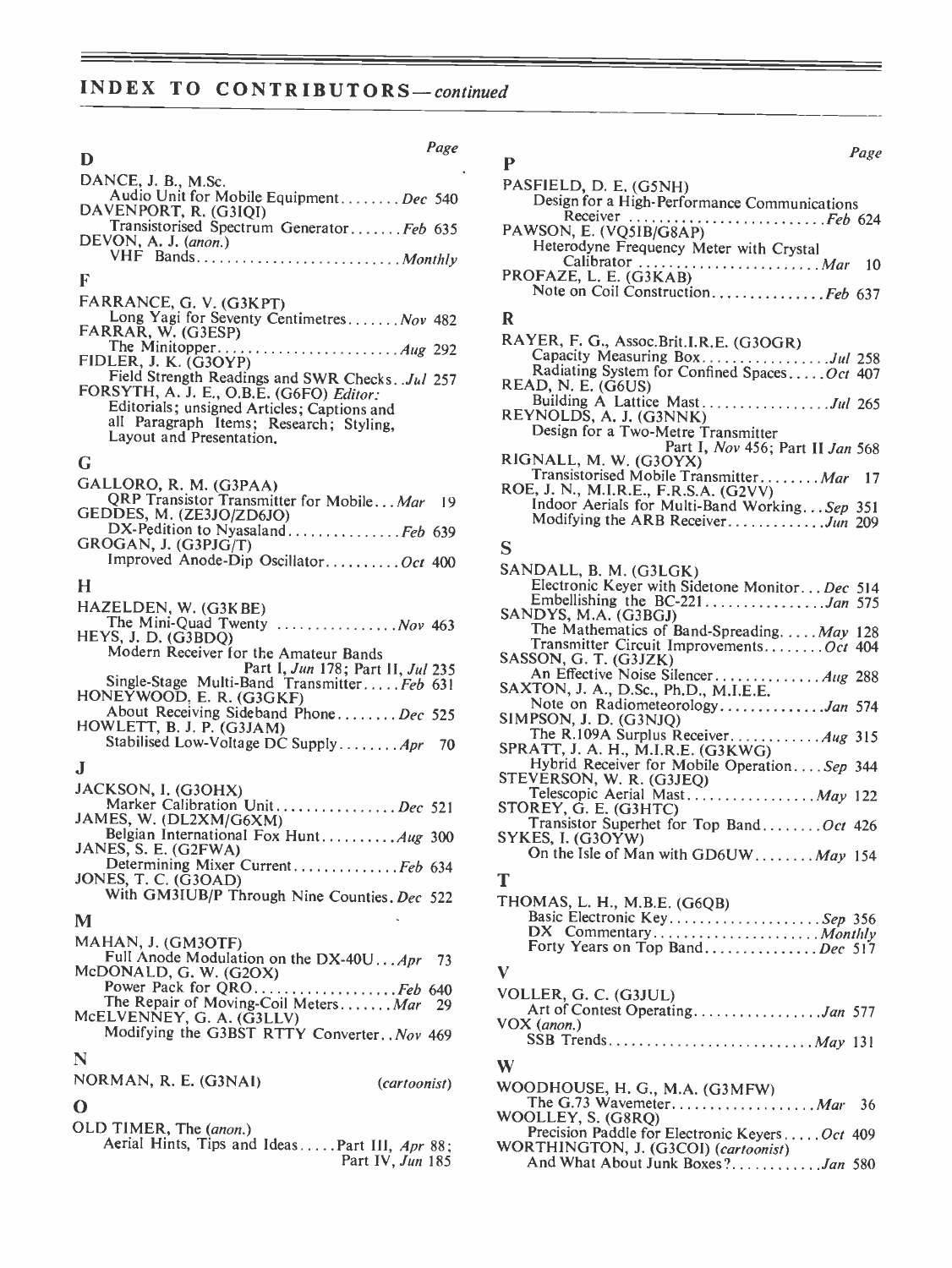# GENERAL CROSS-REFERENCE INDEX

### Page

## AERIALS, AERIAL SYSTEMS and **SUPPORTS**

|                                                        | 11 HH C    |
|--------------------------------------------------------|------------|
| Aerial Hints, Tips and Ideas, <i>Part IIIApr</i> 88    | World      |
| Aerial Hints, Tips and Ideas, <i>Part IVJun</i> 185    |            |
| Beer Cans for Vertical Systems Oct 422, Nov 493        |            |
| Building A Lattice MastJul 265                         | EDIT       |
| Constructing Open-Wire Feeders May 126                 |            |
| Dexion Aerial Mast (note) Mar<br>20                    | Awake      |
| 88                                                     | Christi    |
| Elevated Ground PlaneOct 422                           | Compe      |
| Faraday Shield constructionFeb 632                     | Constr     |
| Indoor Aerials for Multi-Band WorkingSep 351           | Conve      |
| Indoor Beam RotatorDec 541                             | Inspira    |
|                                                        | Mobile     |
| Light-Weight Vertical Aerial ConstructionOct 422       | New Y      |
| Long Yagi for Seventy Centimetres Nov 482              | Outdo      |
| Mast Construction and Installation Aug 312             | Overhe     |
| Materials for Feeder-Line Construction May 127         | Purpos     |
| Maypole Aerial (multi-band system)Jun 187              | Record     |
| Microwave Aerial Configurations Apr<br>98              |            |
| Mini-Quad for Twenty MetresNov 463                     |            |
| Multi-Band Radiating System (trap dipole)Jan 594       | EXCI       |
|                                                        |            |
| Radiating Systems for Confined SpacesOct 407           | Clapp      |
| Retractable Beam Support May 122                       | Frankl     |
| Stack Array for 70 CentimetresFeb 650                  | Transi     |
|                                                        | VFO/I      |
| Telescopic Aerial Assembly (commercial mobile) May 154 |            |
| Telescopic Aerial Mast May 122                         |            |
|                                                        | <b>GEN</b> |
| Tuning Device (aircraft aerial system) $Apr$<br>91     |            |
| 90                                                     |            |
|                                                        |            |

## AMENDMENTS and CORRECTIONS

| BC Rx Conversion for Top Band (June)Jul 234            | Alla<br>A.W.              |  |
|--------------------------------------------------------|---------------------------|--|
| Modifying the ARB Receiver $(June)$ $Aug 325$          | Amer                      |  |
| Modifying the G3BST RTTY Converter ( <i>November</i> ) |                           |  |
|                                                        | Dec 540<br>An I           |  |
| R.109A Surplus Receiver $(August)$ Sep 378             |                           |  |
| Stabilised Low-Voltage DC Supply (April)Jun 184        | Anot                      |  |
|                                                        | Anot                      |  |
| Voltage-Regulated Power Supply $(May)$ Jul 234         | Arc <sub>1</sub><br>Area' |  |
|                                                        |                           |  |

# DX ACTIVITY and WORKING

| Monthly<br>DX Achievement, VHF Bands - see "VHF Bands"<br>Monthly<br>DX Certificates, SHORT WAVE MAGAZINE - rules<br>and conditions $May 141, Sep 366$<br>$DX$ Commentary <i>Monthly</i><br>Forty Years on Top BandDec 517<br>HPX Ladder (SWL feature) alternate months Mar-Jan<br>MDT Results, August TestSep 361 | Certificates Issues, The <i>May</i> 141, Sep 366<br>CQ World-Wide DX Contests — resultsJun 191<br>DX Achievement, HF Bands - see " DX Commentary " | Artic<br>Back<br>Barga |
|--------------------------------------------------------------------------------------------------------------------------------------------------------------------------------------------------------------------------------------------------------------------------------------------------------------------|----------------------------------------------------------------------------------------------------------------------------------------------------|------------------------|
|                                                                                                                                                                                                                                                                                                                    |                                                                                                                                                    | B.A.<br>Big T          |
|                                                                                                                                                                                                                                                                                                                    |                                                                                                                                                    | Book<br>Carel          |
|                                                                                                                                                                                                                                                                                                                    |                                                                                                                                                    | Case<br>Chai           |
|                                                                                                                                                                                                                                                                                                                    |                                                                                                                                                    | Char                   |
|                                                                                                                                                                                                                                                                                                                    |                                                                                                                                                    | Colle<br>Cour<br>Cove  |

|                                                     | Page |
|-----------------------------------------------------|------|
| MDT Results, October TestDec 530                    |      |
| On the Isle of Man with GD6UW $May 154$             |      |
| RTTY Contest (comment)Dec 536                       |      |
| With GM3IUB/P Through Nine Counties Dec 522         |      |
| World-Wide RTTY Sweepstakes (contest rules) Aug 309 |      |

### EDITORIALS

| Competition Sep 343 |  |
|---------------------|--|
|                     |  |
| Convention Oct 399  |  |
|                     |  |
|                     |  |
|                     |  |
| Outdoors Apr 63     |  |
|                     |  |
| Purpose $May 119$   |  |
|                     |  |

### EXCITERS, DRIVERS and VFO's

| Franklin VFO for Two MetresJan 570        |  |
|-------------------------------------------|--|
| Transistor VFO for Top Band <i>Mar</i> 18 |  |
|                                           |  |

## GENERAL INFORMATION-Paragraph Items

Back Number Copies, except June and November, available at 3s. each, post-free

J.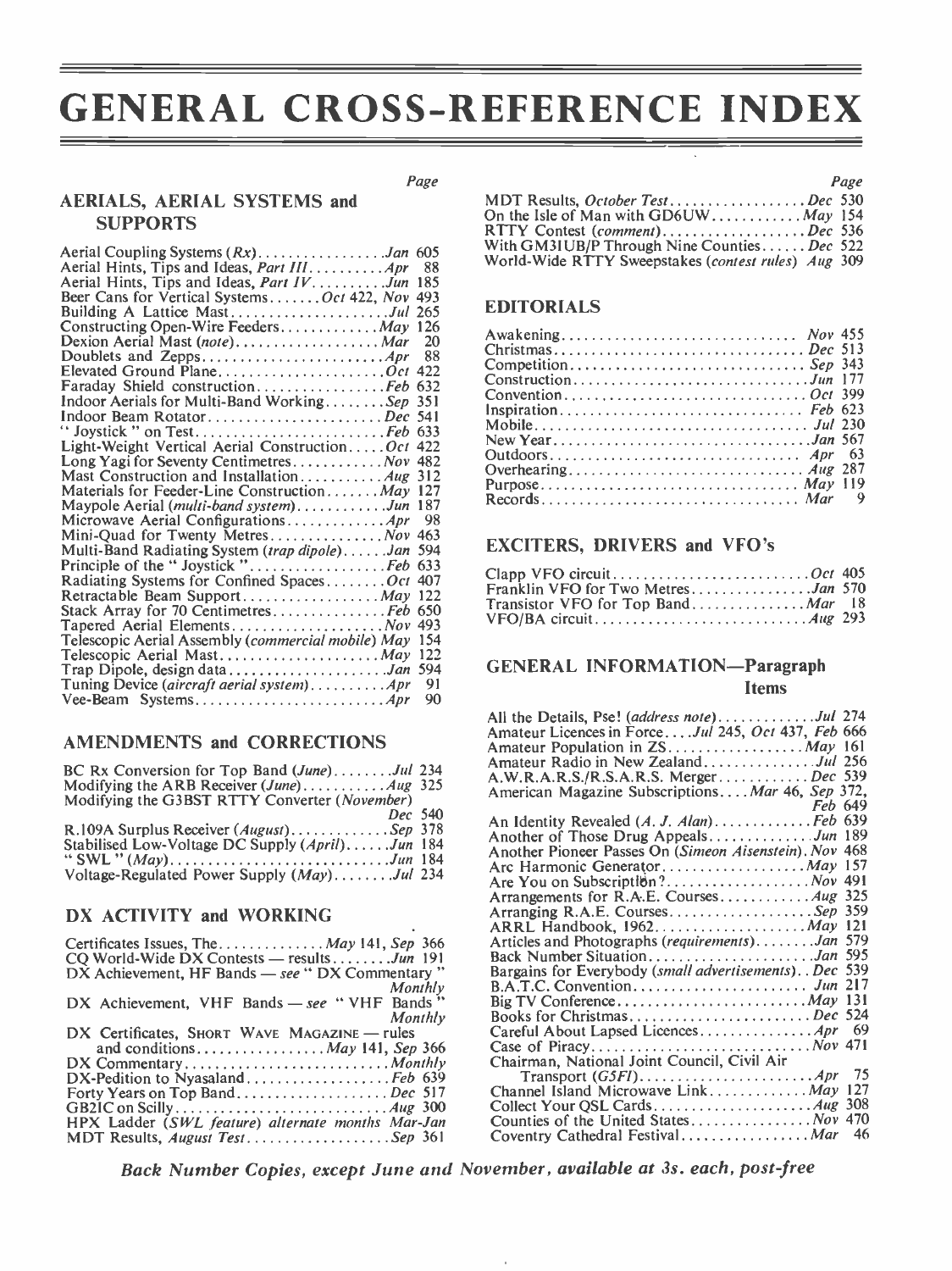# GENERAL INFORMATION-PARAGRAPH ITEMS-continued

| C.U.W.S. on Safari Again Mar                                                          | 26  | Sidelig<br>Single- |
|---------------------------------------------------------------------------------------|-----|--------------------|
|                                                                                       |     | Sir Joh            |
|                                                                                       |     | Sir Joh            |
| Do Let Us Know !Jan 593                                                               |     | Small .            |
|                                                                                       |     | Some (             |
| External S-Meter Unit Nov 493                                                         |     | Some 1             |
| For Taking the R.A.EJan 579                                                           |     | Some (<br>Some F   |
| For Those Who Can Afford It. 4ug 327                                                  |     | Special            |
| For Those Who May be Sitting May 148                                                  |     |                    |
| Forming a Club GroupJan 610                                                           |     | Spread             |
| Frequency for Thought (telepathy)Jan 595<br>Generous Offer (free book parcels)Dec 552 |     | Stoke l            |
|                                                                                       |     | Study :            |
|                                                                                       | 77  | Suspec<br>Tapere   |
|                                                                                       |     | Theft o            |
| Heavy Loss on TV/Rx Production Nov 470                                                |     | Though             |
| How to Get It Regularly (Magazine supply)Jun 184                                      |     | U.S. C             |
| Index - Some Statistical Notes Mar                                                    | 28  | Use of             |
| I.E.E. Progress FigureDec 528                                                         |     | Useful             |
| Interesting Aerial Tuning Device Apr                                                  | 91  | USKA               |
|                                                                                       |     | Valve I            |
| International Radio Fixture (Scout Jamboree). . Feb 693                               |     | Veterar<br>Would   |
|                                                                                       |     | ZL An              |
|                                                                                       |     | 1962 A             |
|                                                                                       |     | 5B4 Q:             |
|                                                                                       |     | 92nd Si            |
| Looking Well Ahead (rally dates)Dec 549<br>Magazine Club Contest (notice)  Nov 465    |     |                    |
| Material for Publication (requirements)May 133                                        |     | <b>KEYI</b>        |
|                                                                                       |     |                    |
|                                                                                       |     | Basic I            |
| Measuring Hovercraft SpeedSep 359                                                     |     | Electro            |
|                                                                                       |     | FSK K              |
|                                                                                       |     | Precisio           |
| Morse Made EasyFeb 649<br>Mullard Trophy for No. 2 Radio SchoolJul 245                |     | Two-to<br>Unit fo  |
| New DL2 QSL BureauDec 552                                                             |     |                    |
|                                                                                       | 91  |                    |
| New Marconi FormationFeb 643                                                          |     | <b>LICE</b>        |
| New Miniature Soldering InstrumentSep 372                                             |     |                    |
| New QTH FeatureJan 610                                                                |     | Amateu             |
|                                                                                       |     | Arrang<br>Arrang   |
|                                                                                       |     | Careful            |
|                                                                                       |     | May (1             |
|                                                                                       |     |                    |
|                                                                                       |     | Novem              |
|                                                                                       |     | (no                |
|                                                                                       |     | Past Qu            |
| Obtaining American MagazinesDec 552                                                   |     | R.A.E.             |
| Obtaining the Magazine Regularly (sub. note). May 161                                 |     | <b>R.A.E.,</b>     |
| Oldest and the Youngest, The Nov 498                                                  |     |                    |
| "Other Man's Station " Feature (requirements) Nov 498                                 |     | Some R             |
| Passing of a Pioneer (F. Stanley Mockford)Jun 189                                     |     |                    |
| Past Question Papers - R.A.E. (obtaining)Aug 316                                      |     |                    |
|                                                                                       | -77 | <b>MEAS</b>        |
|                                                                                       |     | Adjustii           |
|                                                                                       |     | Capacit            |
| Radio Amateur Invalid and Bedfast ClubNov 462                                         |     | Design             |
| Radio Club of ScotlandJul 270                                                         |     | Embelli            |
|                                                                                       |     | Field St           |
| Refer it to the PostmasterDec 524                                                     |     | G.73 W.            |
| Rhythm Method of Morse Tuition (G3HSC). Mar 28                                        |     | Heterod            |
| R.A.F. Amateur Radio Society - G8FCOct 402                                            |     | Improve            |
|                                                                                       |     | Marker             |
|                                                                                       |     | Oscillat           |
|                                                                                       |     | Pocket 1           |

| Page                                                   |
|--------------------------------------------------------|
| Secrets Revealed at HarwellDec 549                     |
| Sidelight on HistoryJun 187                            |
|                                                        |
| Sir John Hunt at the Army Apprentices' School. Aug 316 |
| Sir John Hunt Visits G3PRT/A May 161                   |
| Small Advertisement Pages, TheSep 359                  |
|                                                        |
| Some Impressive Statistics (W6KG)Feb 666               |
| Some Old-Timer StatisticsFeb 636                       |
| Some R.A.E. StatisticsJan 576                          |
| Special-Activity Stations May 142, Jun 212, Jul 270,   |
| Aug 321, Sep 350                                       |
|                                                        |
| Stoke Mandeville Paraplegics May 156                   |
| Study the Book ListOct 414                             |
|                                                        |
| Tapered Aerial Elements Nov 493                        |
|                                                        |
| Thought for the SeasonDec 519                          |
| U.S. Citizen's BandOct 437                             |
|                                                        |
| Useful Component ItemNov 470                           |
|                                                        |
| 44                                                     |
| Veterans on the AirSep 359                             |
| Would You Have Known (" audiometer ")May 157           |
| ZL Amateur Frequency AllocationsSep 384                |
| 1962 Amateur Radio Exhibition (note)Jun 217            |
| 5B4 QSL BureauFeb 661                                  |
| 92nd Signal Regt., Army Emergency Reserve Mar 16       |

# KEYING and CONTROL CIRCUITS

| Basic Electronic KeyerSep 356                 |  |
|-----------------------------------------------|--|
| Electronic Keyer with Sidetone MonitorDec 514 |  |
| FSK Keyer, for T/P workingFeb 658             |  |
| Precision Paddle for Electronic KeyersOct 409 |  |
| Two-tone Oscillator, as AFSK KeyerFeb 658     |  |
| Unit for AM/SSB Voice ControlJan 595          |  |
|                                               |  |

# LICENSING and The R.A.E.

# MEASUREMENTS and TEST EQUIPMENT

| Adjusting FT-241 CrystalsDec 520                   |
|----------------------------------------------------|
| Capacity Measuring BoxJul 259                      |
| Design for Multi-Range DC MillivoltmeterOct 427    |
| Embellishing the BC-221Jan 575                     |
| Field Strength Readings & SWR ChecksJul 257        |
|                                                    |
|                                                    |
| $Mar$ 10                                           |
| Improved Anode-Dip OscillatorOct 400               |
| Marker Calibration UnitDec 521                     |
| Oscillator circuit, 1000-cycle, transistor May 133 |
|                                                    |
|                                                    |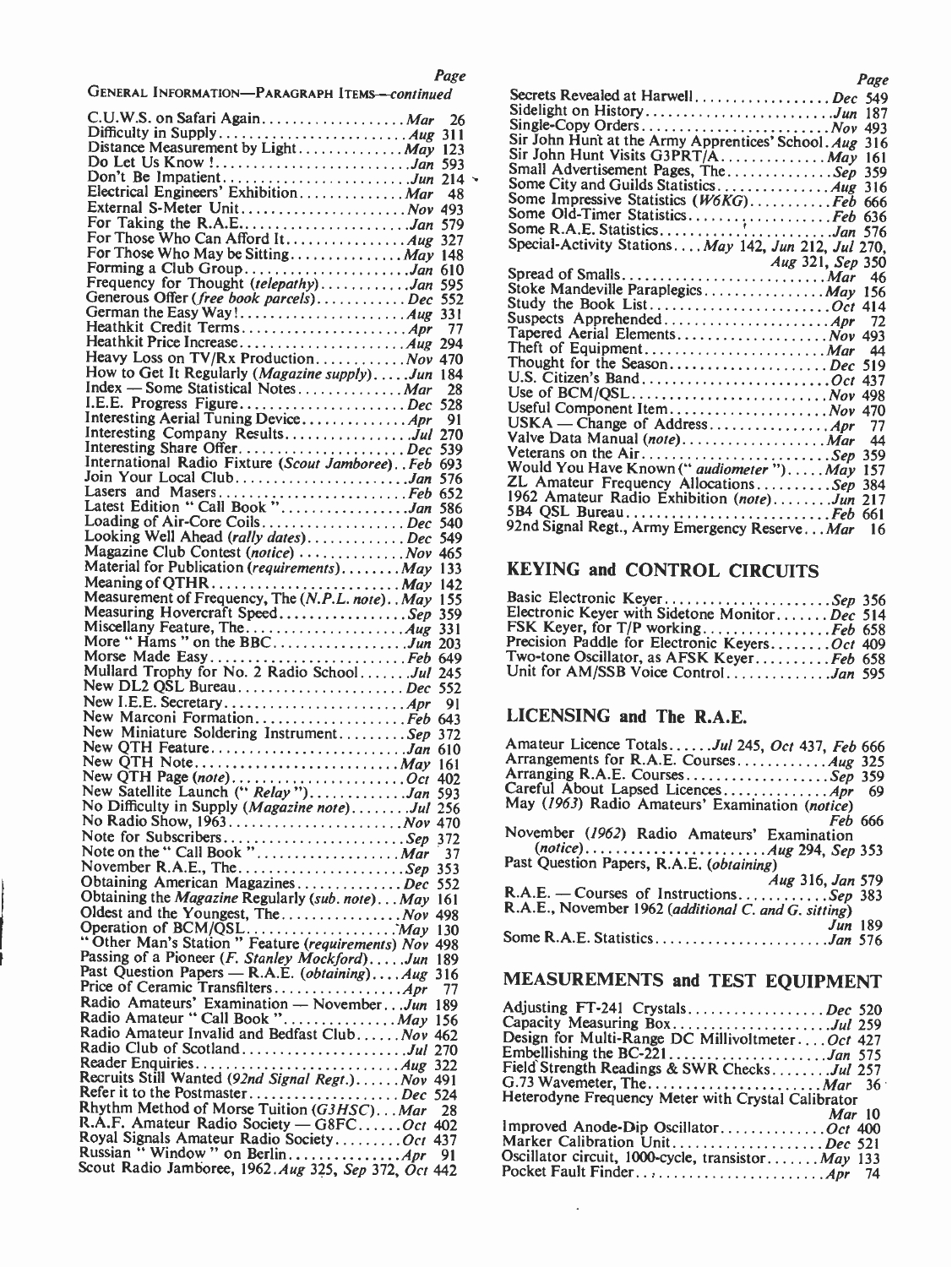MEASUREMENT AND TEST EQUIPMENT-continued

| Repair of Moving-Coil Meters, The $\dots$ $Mar$ 29                                       | <b>ICLOSE</b><br>Transi:<br>Transi: |
|------------------------------------------------------------------------------------------|-------------------------------------|
| Transistorised Spectrum GeneratorFeb 635<br>Two-tone oscillator (1000-cycle, FSK)Feb 658 | Vervie                              |
|                                                                                          |                                     |

## MISCELLANEOUS-Articles, Items and Features

|                                                       | v ard            |
|-------------------------------------------------------|------------------|
| And What About Junk Boxes? (Facetious)Jan 580         | $\text{Full}$ .  |
|                                                       | Low-             |
| Forty Years on Top BandDec 517                        | Mod              |
| Goonhilly, Telstar, Andover (Maine), Lannion,         | Mod              |
| GPO, BBC, Baird, EG2KZ and TV Across The              | Serie            |
|                                                       | Tran             |
| Harmonic Suppression Filter May 125                   | Tran             |
| Isle of Wight Dakota CrashJun 188                     | Two-             |
| Mathematics of Band-Spreading, The May 128            | Unit             |
| Miscellany – Comment on the Times. . monthly, Jul-Feb |                  |
| Month with the Clubs, The Monthly                     |                  |
|                                                       | REC              |
|                                                       |                  |
| Note on Coil ConstructionFeb 637                      | Abo <sub>1</sub> |
|                                                       | A.T.             |
|                                                       |                  |

# OTHER MAN'S STATION, The:

| G3BIK, Newcastle-on-Tyne Mar 45                    | Design        |
|----------------------------------------------------|---------------|
| G3EHB, Henley, OxonOct 437                         | Re            |
|                                                    | Determ        |
| $G3NOX/T$ , Saffron Walden, SuffolkJun 211         | Drake:        |
| GI3IEO, Portadown, Co. Armagh <i>May</i> 157       | Effectiv      |
| VK3AST, Mount Eliza, Vict Nov 489                  | Externa       |
| VQ5IB, Kampala, UgandaJul 269                      | Front-e       |
| 9M2MC, Malacca, MalayaJan 596                      | di            |
|                                                    | Front-l       |
| Output Stage Noise LimiterSep 378                  | $Front-$      |
| Point of View - Saturday Night and Sunday Morning  |               |
| May 156                                            | Hybrid        |
| Power Pack for QROFeb 640                          | IF/AF         |
| Repair of Moving-Coil Meters, The Mar 29           | Improv        |
| Regulated Transistor DC SupplyOct 403              | Marke         |
| RTTY Topicsalternate months, Apr-Feb               | Mathei        |
| Seen At The Show (Amateur Radio Exhibition review) | Moder         |
| <b>Nov</b> 466                                     |               |
| Seventeenth MCC, The (report and results)Jan 581   | Modif         |
|                                                    | Modify        |
|                                                    | Mosley        |
| SWL — Listener Featurealternate months, Mar-Jan    | Noise-        |
| Unit for AM/SSB Voice ControlJan 595               | Note o        |
|                                                    | <b>Nuvist</b> |
| Voltage-Regulated Power Supply May 124             | Nuvist        |
|                                                    | ⌒- -:11--     |

## MOBILE and PORTABLE

| Belgian International Fox-Hunt (Bokryk Rally) Aug 300 |      | Prod  |
|-------------------------------------------------------|------|-------|
| Hybrid Receiver for Mcbile OperationSep 344           |      | Prod  |
| Into the Rally Season May 153                         |      | $O-M$ |
|                                                       |      | Rece  |
| Mobile (Editorial)Jul 230                             |      | Rece  |
| Mobile Rally BookingsFeb 643                          |      | R.10  |
| Mobile Rally DatesJan 580                             |      | R.10  |
| Mobile Rally Programme Mar 19                         |      | Signa |
| Mobile Scene, The (rally reports and pictures)        |      | Som   |
| Jun 200, Jul 240, Aug 295, Sep 354, Oct 423           |      | Tran  |
|                                                       | - 63 | Tran  |
| <b>QRP Transistor Transmitter for Mobile Mar</b> 19   |      | Tran  |
|                                                       |      |       |

| Page  | Page                                                      |
|-------|-----------------------------------------------------------|
|       | Telescopic Aerial Mast ( <i>portable</i> ) <i>May</i> 122 |
|       | Telescopic Mast for Mobile (commercial design) May 153    |
| , 142 | Transistorised Mobile Transmitter Mar 17                  |
| , 29  | Transister Superhet for Top Band (mobile or portable)     |
| , 635 | <i>Oci</i> 426                                            |
| 658 ( |                                                           |
|       |                                                           |

# MODULATION and AUDIO

| Full Anode Modulation on the DX-40U $Apr$ 73                |  |
|-------------------------------------------------------------|--|
| Low-power modulator for mobile ( <i>circuit</i> ) $Aug 293$ |  |
| Modulator for NBFM $(VHF)$ Jan 569                          |  |
| Modulator, 45-watt, circuit and details $Apr$ 69            |  |
|                                                             |  |
| Transistor modulator for mobile (circuit)Mar 18             |  |
| Transistor speech amplifier, circuit and values $Apr$ 76    |  |
| Two-Metre Sideband with the K.W. " Viceroy ".Jul 232        |  |
| Unit for AM/SSB Voice ControlJan 595                        |  |

# RECEIVERS and RECEIVING TECHNIQUES

| About Receiving Sideband PhoneDec 525                                     |
|---------------------------------------------------------------------------|
| A.T.M. Band-Pass Filter (characteristics and circuit)                     |
| - 87<br>A pr                                                              |
| Audio Unit for Mobile EquipmentDec 540                                    |
| BC Rx Conversion for Top Band ( <i>transistor</i> )Jun<br>-188            |
| Design for a High-Performance Communications                              |
| Receiver Feb 624                                                          |
| Determining Mixer CurrentFeb 635                                          |
| Drake 2B Receiver, block diagram May 146                                  |
|                                                                           |
| External S-Meter Unit (constructional note)Nov 493                        |
| Front-end layout, for xtal-controlled osc., block                         |
|                                                                           |
| Front-End Tuner (using TV turret)Feb 625                                  |
| Front-end tuning, mixer-oscillator, xtal controlled                       |
| Jul 253                                                                   |
| Hybrid Receiver for Mobile OperationSep 344                               |
|                                                                           |
| Improving Vintage Receivers ( <i>discussion</i> )May 143                  |
| Marker Calibration UnitDec 521                                            |
| Mathematics of Band-Spreading, The $May \ 128$                            |
| Modern Receiver for the Amateur Bands, Parts I and II<br>Jun 178, Jul 235 |
| Modifying the ARB ReceiverJun 209                                         |
| Modifying the G3BST RTTY ConverterNov 469                                 |
| Mosley CM-1 Receiver, block diagramMay 145                                |
| Noise-Limiter for the $SX-28$ <i>May</i> 132                              |
| Note on Coil ConstructionFeb 637                                          |
|                                                                           |
| Nuvistor (6CW4) RF amplifiers, circuitsMay 120                            |
| Oscillator frequency relationships in xtal-controlled                     |
|                                                                           |
| Output Stage Noise LimiterSep 378                                         |
| Pre-Selection on Twenty MetresJul 245                                     |
| Product detector, single valveDec 525                                     |
| Product detector, twin triodeDec 526                                      |
|                                                                           |
| Receiver design for $12/24v$ . HT supply Sep 346                          |
| Receiver front ends, HF bands ( <i>discussion</i> )Sep 368                |
| R.109A Surplus Receiver, The ( <i>modifications</i> ). Aug 315            |
| R.109A Modification, AnotherOct 433                                       |
|                                                                           |
| Some Two-Metre Front Ends May 120                                         |
| Transistor Converter for Two MetresJan 603                                |
| Transistor RF amplifier (two-metre) May 120                               |
| Transistor Superhet for Top BandOct 426                                   |
|                                                                           |

Back Number Copies, except June and November, available at 3s. each, post-free